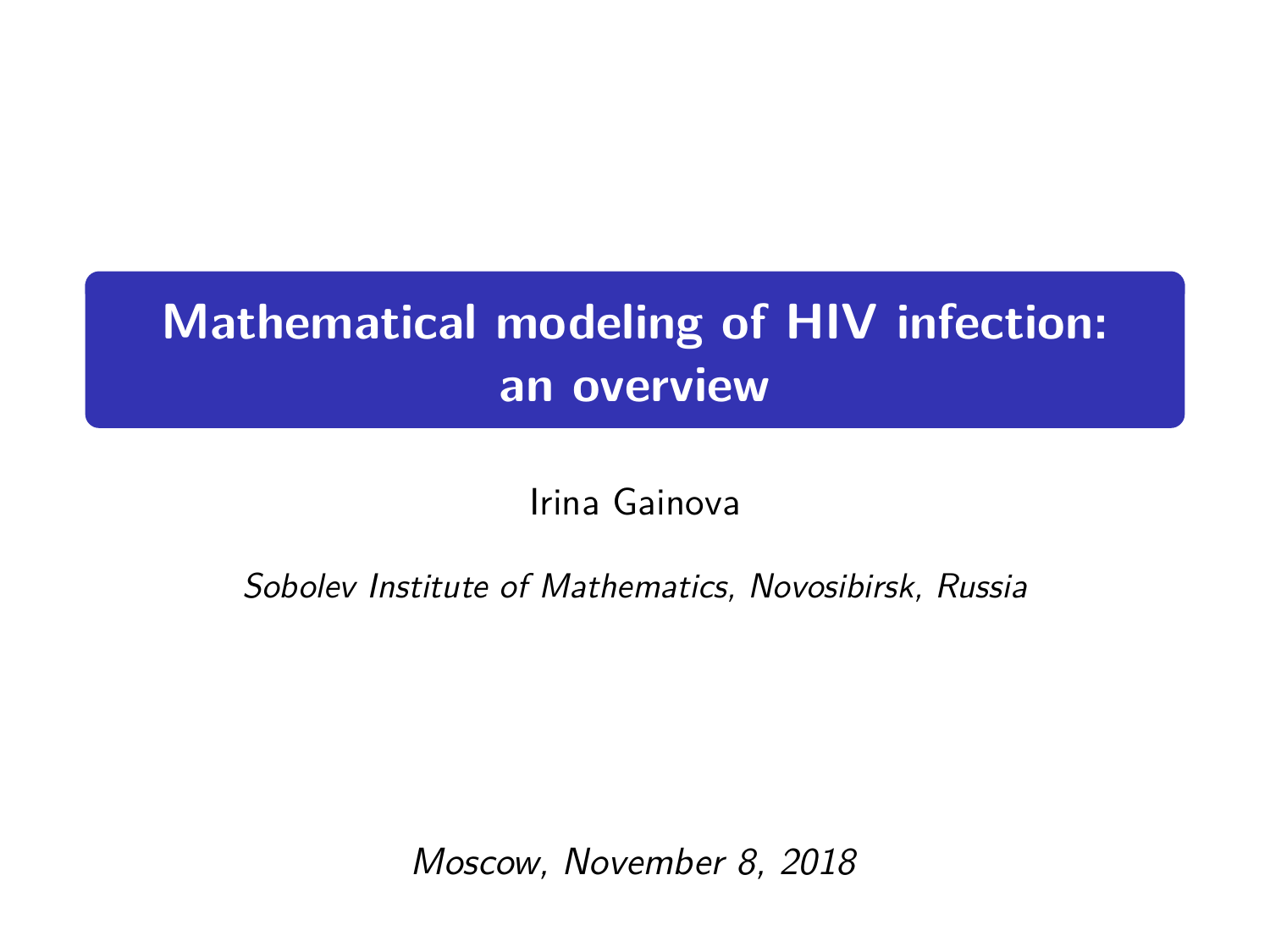Human Immunodeficiency Virus (HIV) is one of the most infectious and dangerous viral agents which still remains a major public health challenge in the world.

Despite the fact that since the discovery of the etiological agent of AIDS — the human immunodeficiency virus (HIV), 35 years have passed, nevertheless, the problem of the spread of HIV infection, treatment and quality of life of people living with HIV remains actual.

According to UNAIDS for 2016, there are currently 36.7 million people living with HIV and about 2.1 million new infections were recorded in 2015.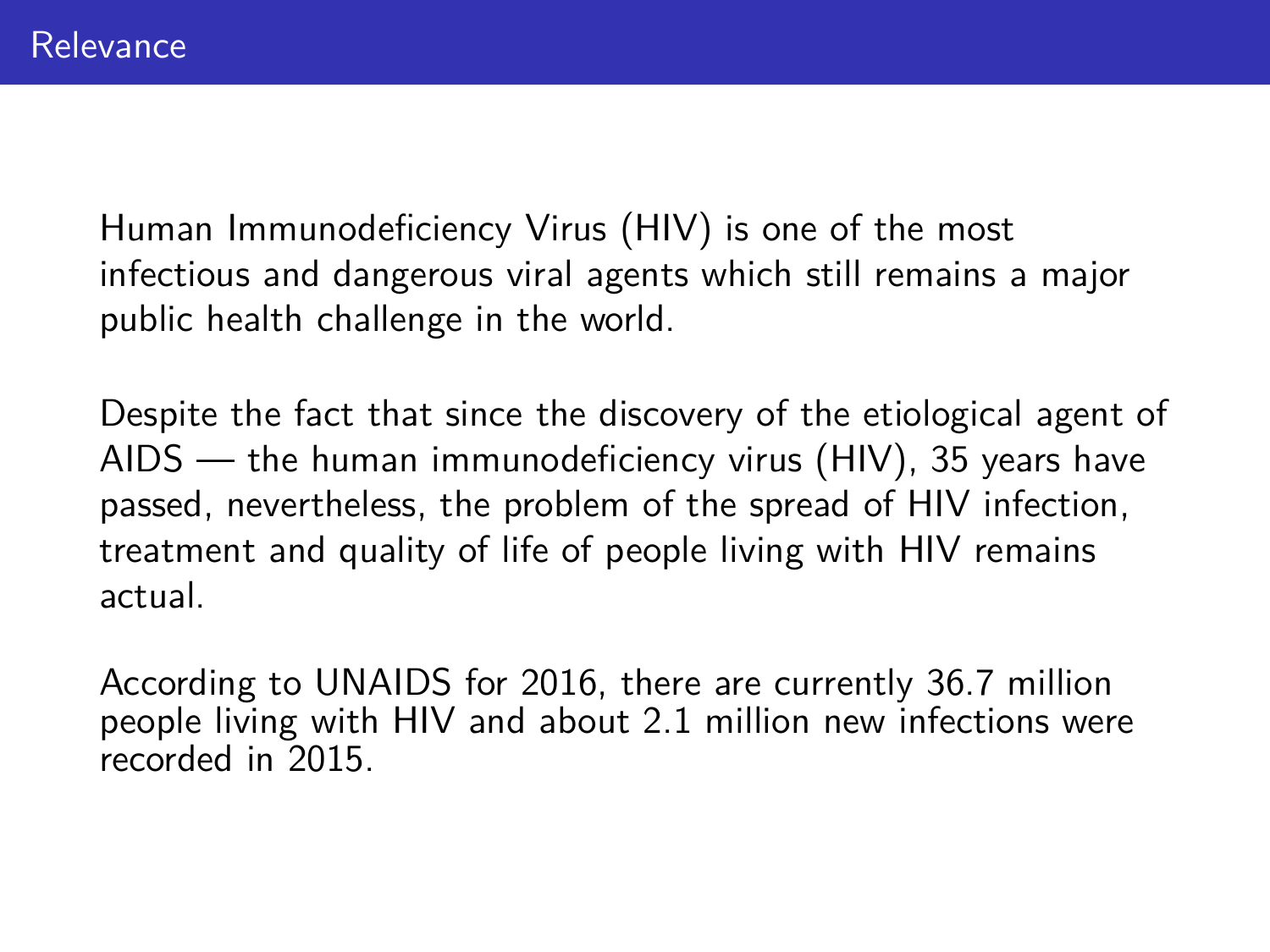Global HIV epidemic (2016)

# 36,7 million people are living with HIV  $(30, 8 - 40, 9)$

$$
\theta \sqrt{\frac{1}{6}} \theta
$$

 $1,8$  million new infections  $(1,6-2,1$  million)



 $1,0$  million **HIV-related deaths** occur annually  $(0,83-1,2$  million)

Source: UNAIDS/WHO estimates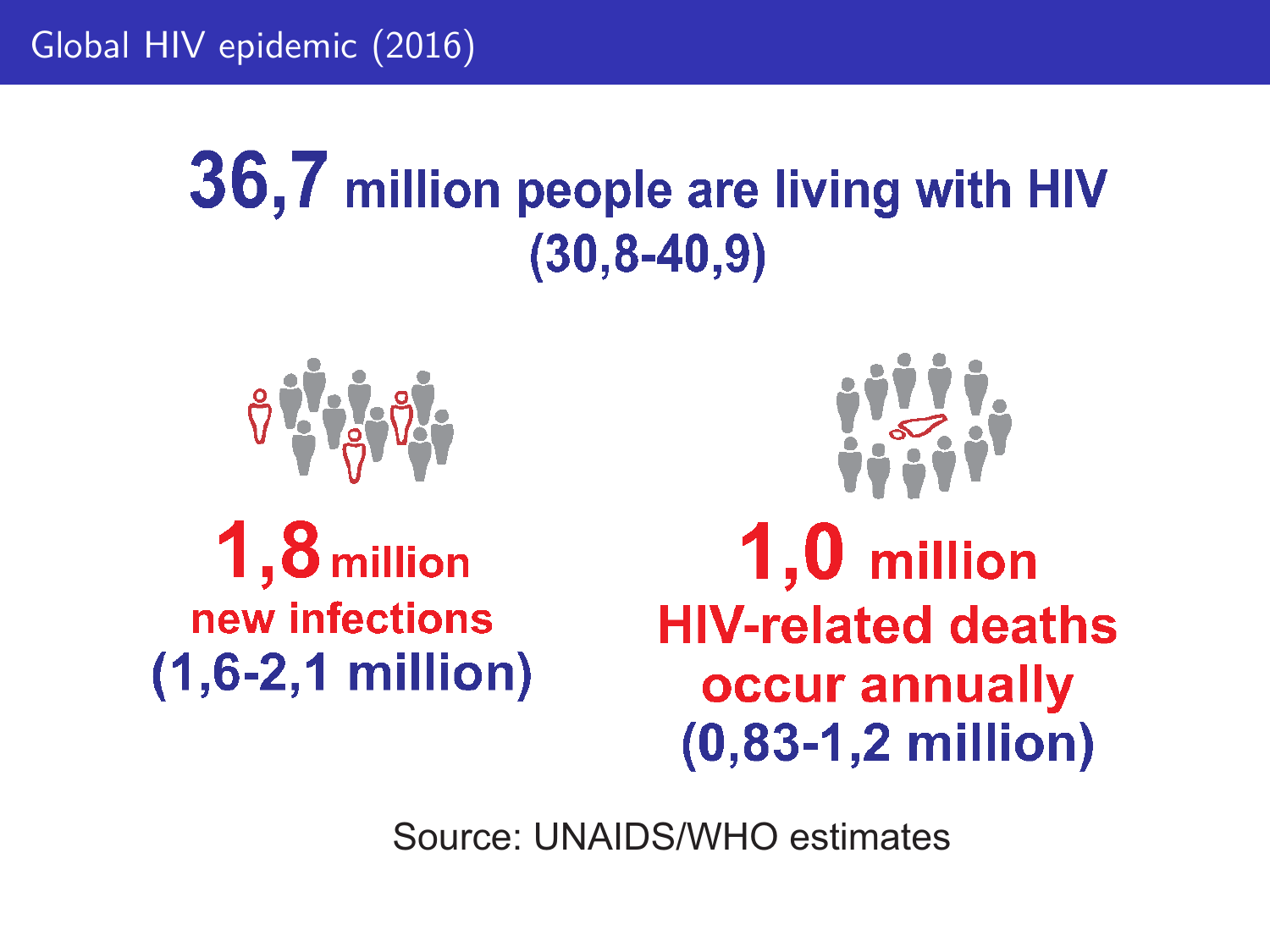HIV attacks the immune system cells that have CD4 receptors at their surface, such as T-lymphocyte-helper cells, macrophages, dendritic cells, etc. As a result, the immune system is depleted and the tissues of the lymphoid organs are destroyed.

The persistence of latent (asymptomatic) infection is an important feature of the pathogenesis of HIV infection: constant presence of large reservoirs of latently infected cells is one of the main obstacles on the way to eradication of HIV infection.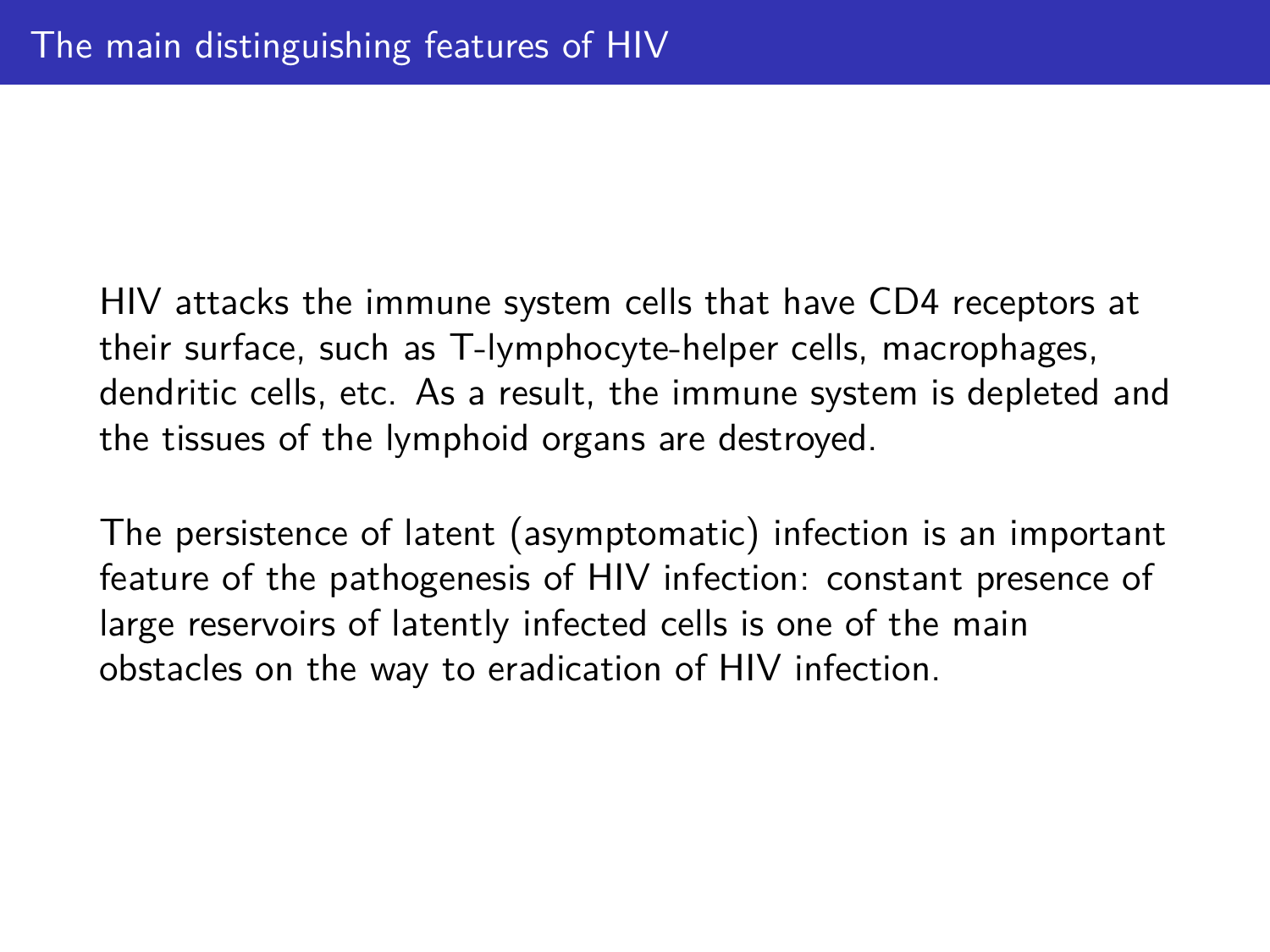HIV differs from other viruses by a high mutation level, the mutation rate is  $10^{-5} - 10^{-4}$  per nucleotide during one replication cycle. In addition, since HIV belongs to the class of retroviruses, during the reverse transcription occurring at a high rate, multiple errors are produced and subsequently lead to emergence of new strains.

This allows the virus to "escape" from humoral and cellular defense factors of our immune system and to form multiplicity of drug-resistant strains.

Else more a paradoxical feature of HIV is that activation of the immune system does not lead to a suppression of virus multiplication, but to opposite to activation of latently infected cells, which start to produce new viral particles.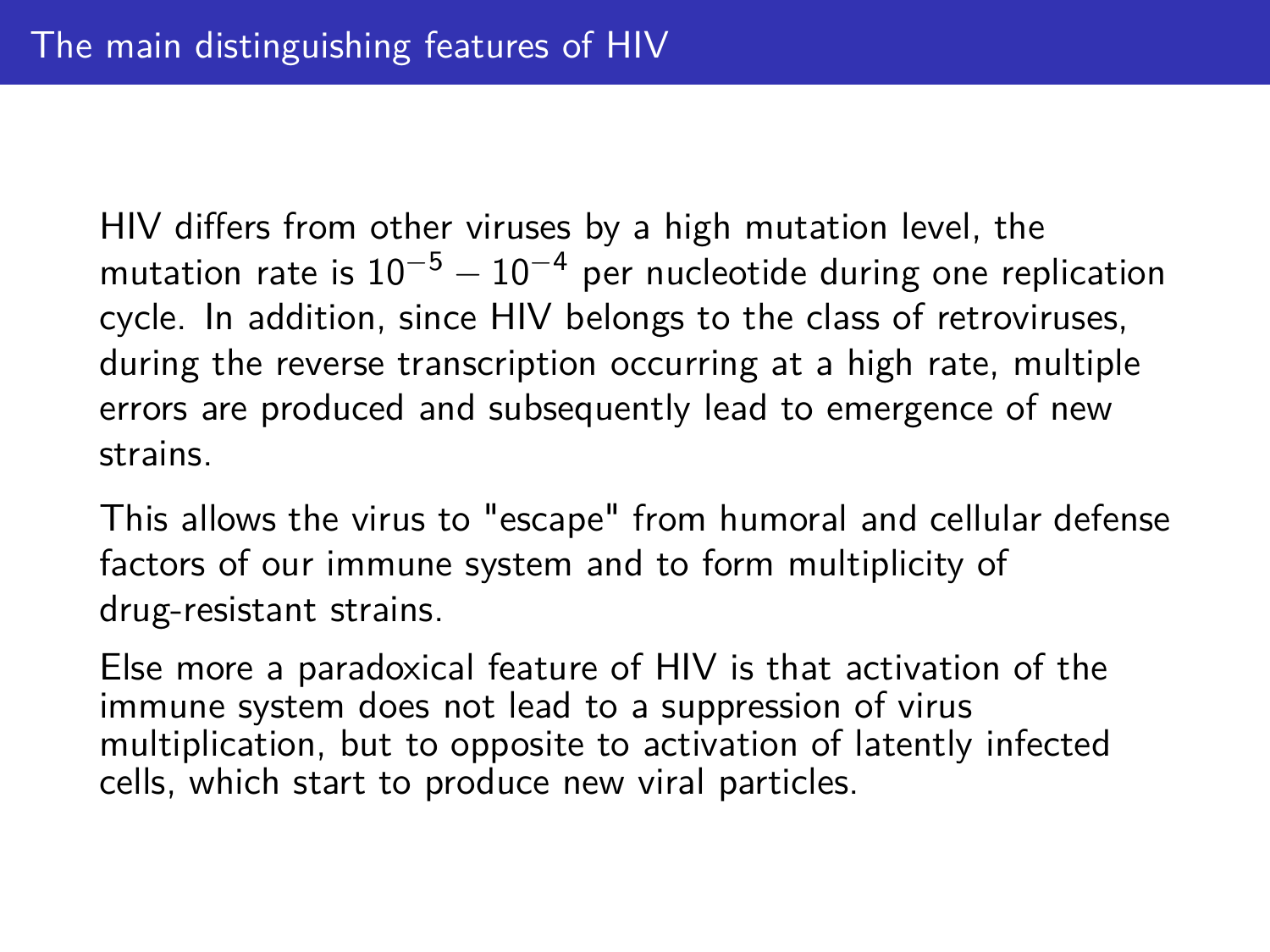## **HIV Lifecycle**



Source: McGilvray, M., and Willis, N., All about Antiretrovirals: A Nurse Training Programme, "Trainer's Manual," Africaid, 2004.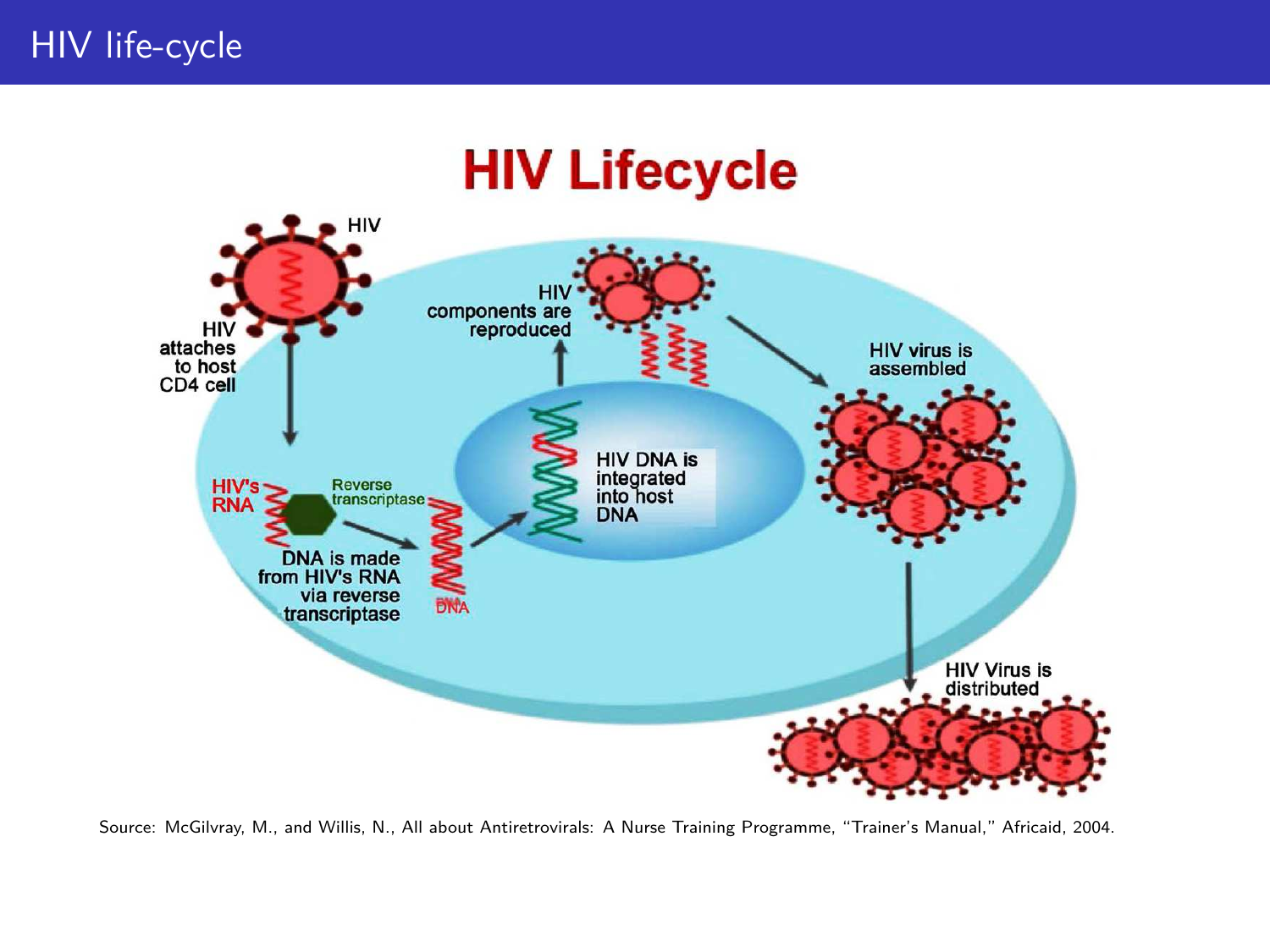- **HIV** locates the CD4 cell and attaches to its surface. Having fused with the cell membrane, HIV releases its genetic material (viral RNA) and enzymes into the CD4 cell.
- **2** The enzyme reverse transcriptase copies the viral RNA into viral DNA.
- **3** The viral DNA is integrated in to the CD4 cell's nuclear material. This process is made possible by the enzyme integrase.
- **•** The individual components of HIV are then produced within the CD4 cell.
- **•** The individual components of HIV are then assembled together to make new HIV viruses. This process depends on the enzyme protease.
- <sup>6</sup> New viruses are released from the CD4 cell. These infect other CD4 cells where the cycle repeats itself.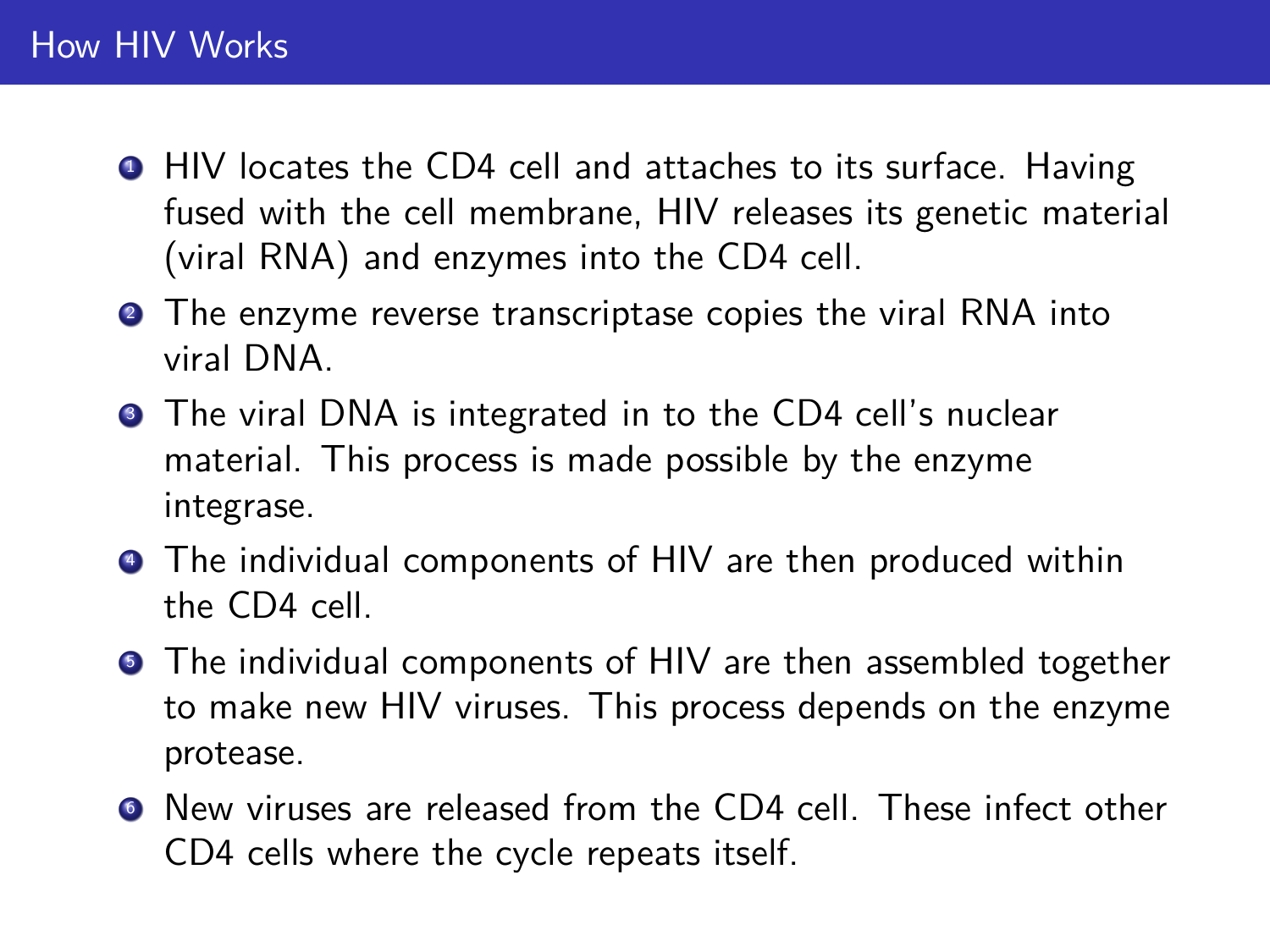#### Three phases of an HIV infection



Source: O'Brien, S., Hendrickson, S. Host genomic influences on HIV/AIDS, Genome Biology, (2013).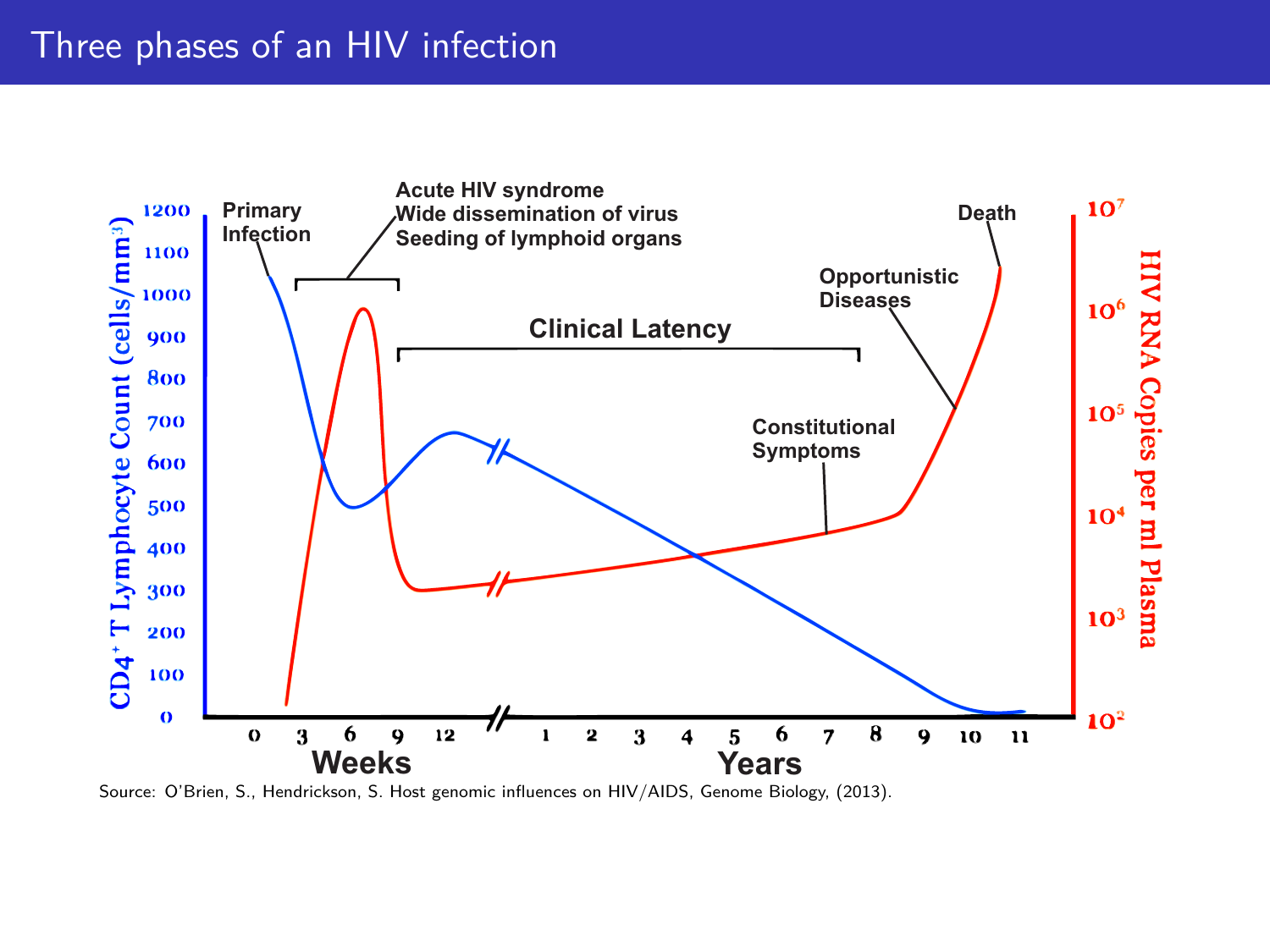Twenty years ago (1996-1997), the era of highly active antiretroviral therapy (HAART) began in the history of HIV infection. The introduction of treatment based on the use of a combination of antiviral drugs, has led to a significant improvement in the quality of life of patients, has caused a clear decrease in AIDS-related diseases and mortality.

At the present stage, the development of an optimal HAART strategy is impossible without the use of mathematical modeling methods and mathematical programming, due to a complex combinatorics of the drugs used and, as a result, the emergence of many drug-resistant strains. For example, a treatment scheme known as the mega-therapy (MDRT — multi-drug rescue therapy) may include combinations of 9 to 15 antiretroviral drugs.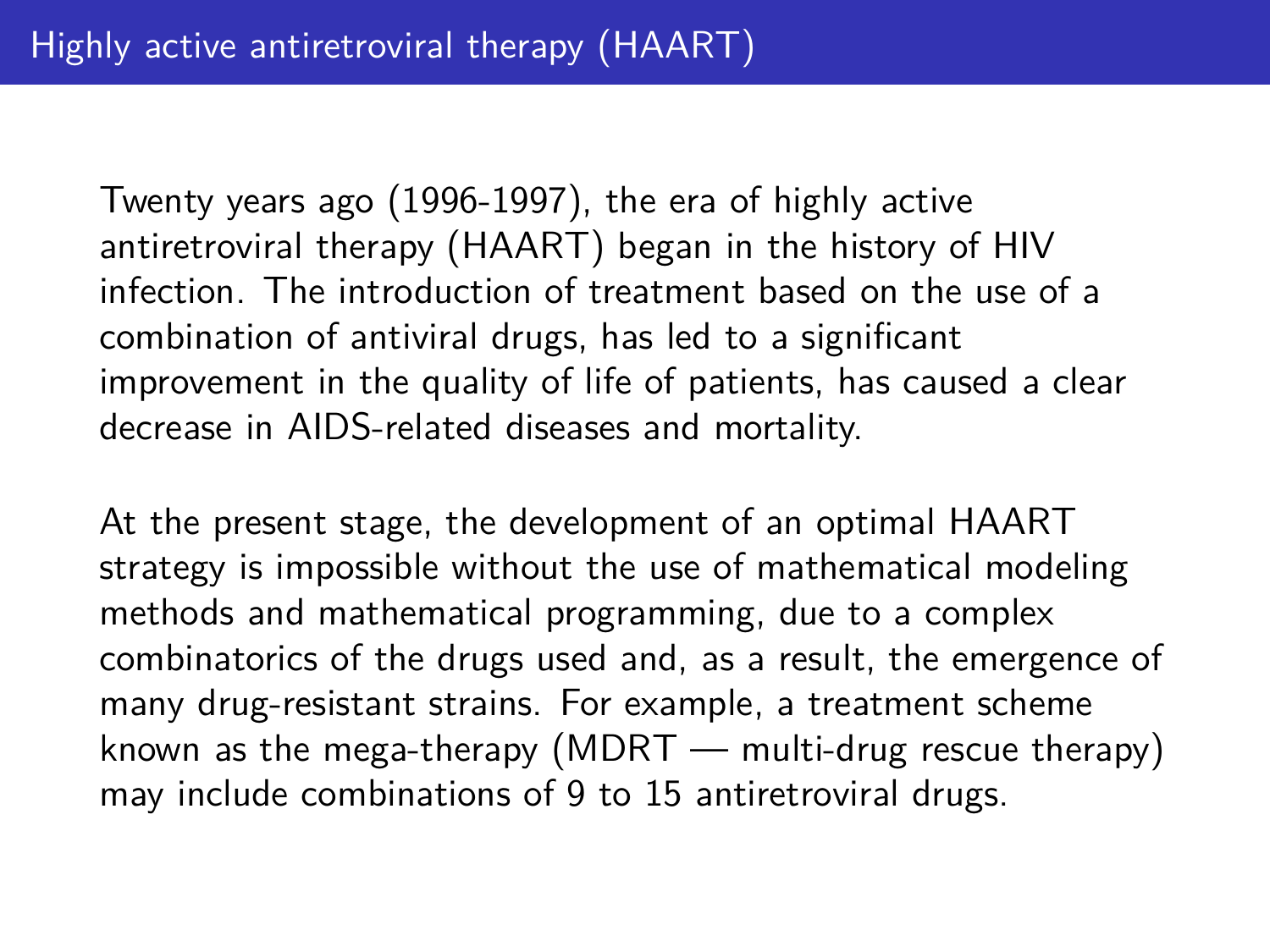The first mathematical model that describes the immune system response to HIV infection, appeared three years after the discovery of HIV, in 1986.

 $\Box$  Cooper L.N. Theory of an immune system retrovirus (human immunodeficiency virus/acquired immune deficiency syndrome). Proc. Nati. Acad. Sci. USA (Medical Sciences), 1986.

### **Mathematical methods are used for:**

- studies of the pathogenesis of HIV infection, testing theoretical hypotheses;
- studies of the immune response to HIV infection;
- predicting the course of HIV infection, its progression (acute phase, clinical asymptomatic phase, transition to the terminal stage – AIDS);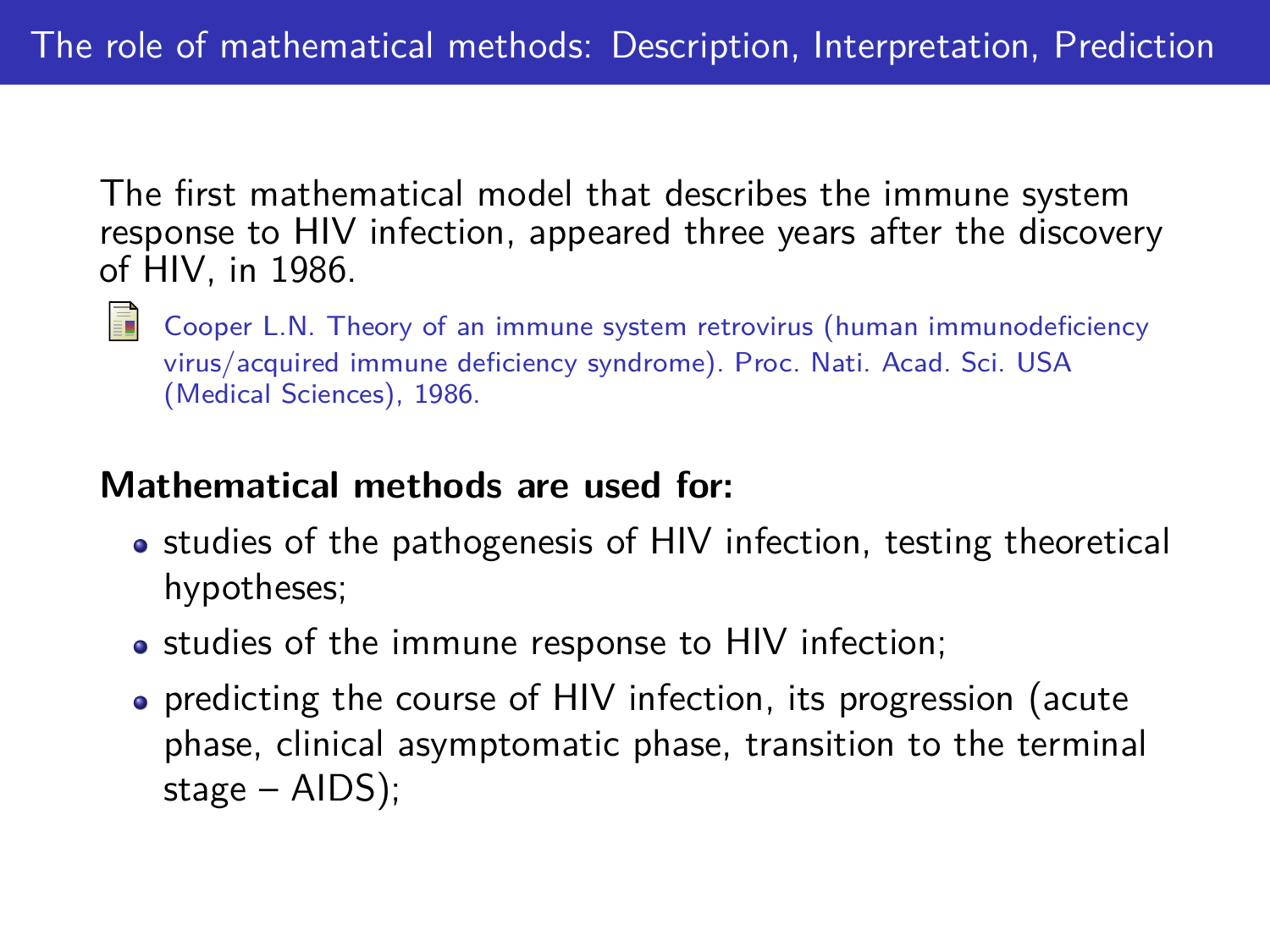- development of personalized therapy that takes into account individual characteristics of a patient;
- development of complex combinatorial treatment schemes, studies of the joint action of drugs;
- assessing the toxicity of applied drugs for the patient;
- development and research of new treatment strategies;
- identification of unknown parameters that cannot be measured experimentally;
- processing and analysis of large data arrays: both recorded clinical cases and experimental data obtained using modern measurement methods (BIG DATA ANALYSIS);
- assessing the cost of treatment and making recommendations at the governmental levels to prevent the spread of the disease over the world.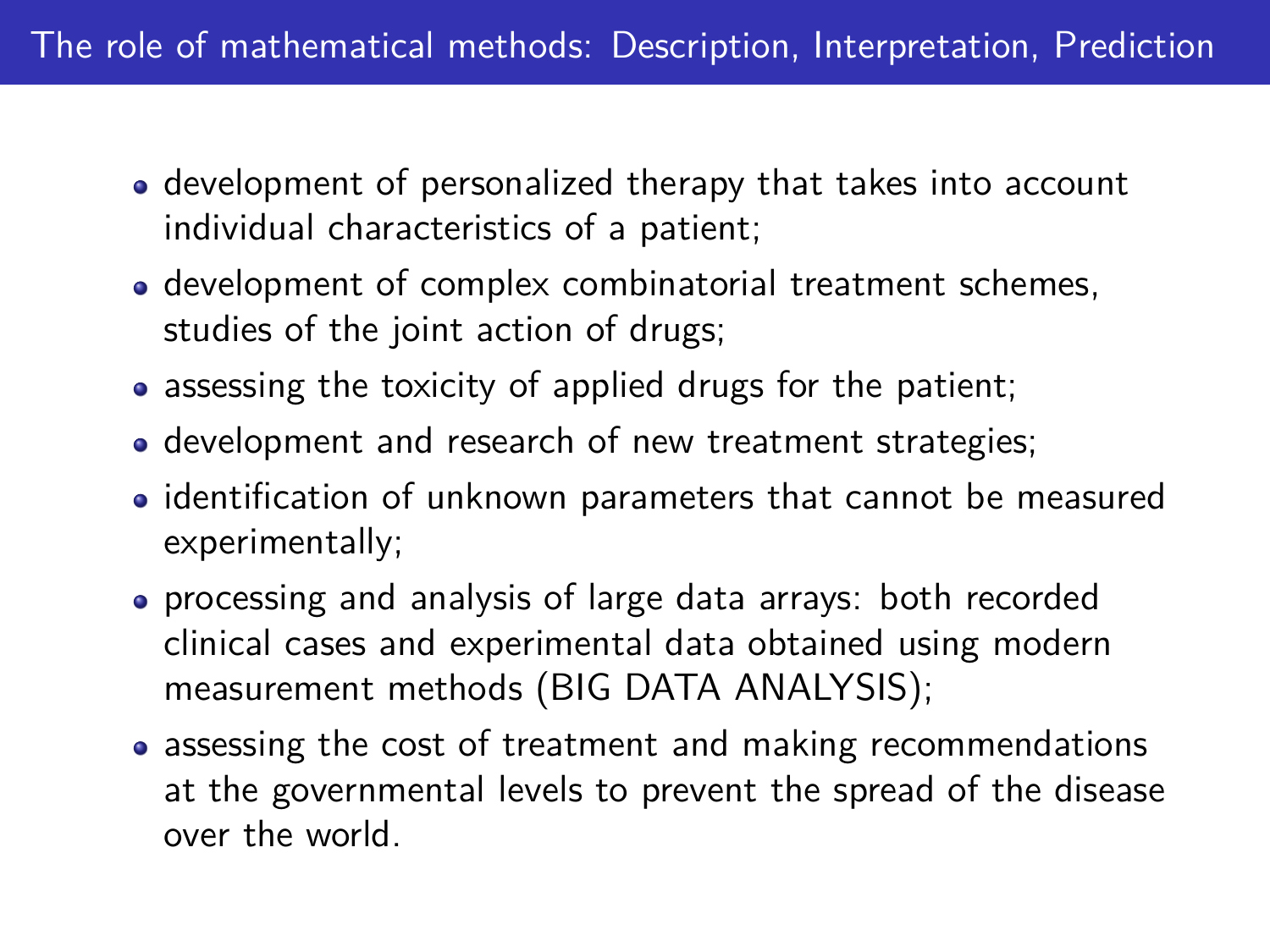- Integrating multiple components of strategies: efficacy, toxicity, early and late relapse and cost
- Projecting long-term outcomes from short-term studies
- Evaluating more strategies than possible in a single clinical trial
- Assessing the impact in different target populations
- Evaluating the potential transmission benefits of cure
- Determining the cost-effectiveness, as well as affordability, of cure strategies compared to current antiretroviral therapy
- Assessing the value of information to be gained from proposed large-scale trials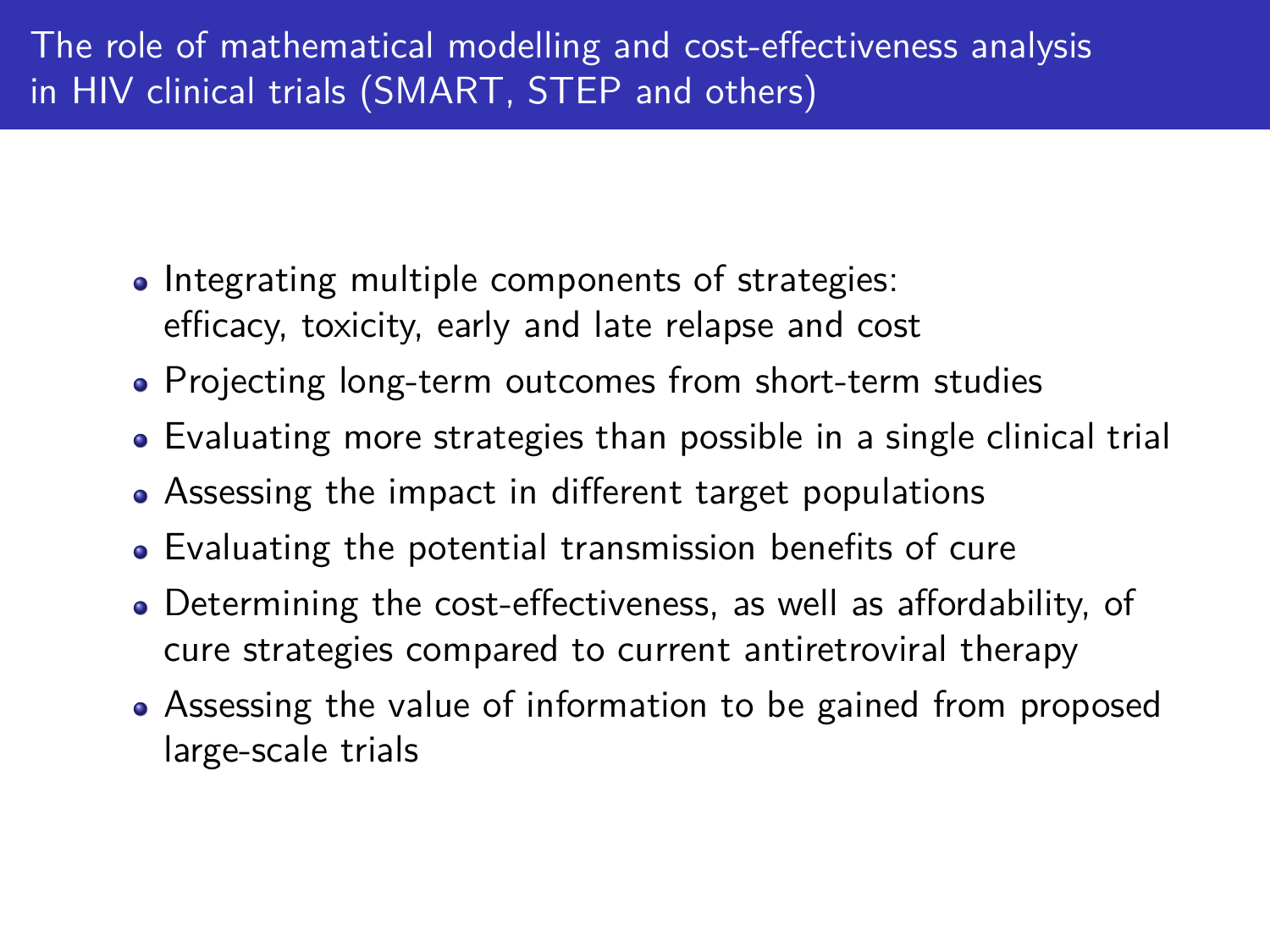

#### **VIRUS**

Wild-type viruses Drug-resistant strains Drug-sensitive strains

#### **IMMUNE SYSTEM**

Dendritic cells, Macrophages, B-Lymphocytes Memory cells, CD4+ effector cells T-Lymphocytes, CD8+ cytotoxic cells T-Lymphocytes and their precursors Antibodies

#### **TARGET CELLS**

Type 1 T-helper and type 2 T-helper cells (CD4+ T-cells) T-lymphocyte precursors in the bone marrow and thymus, Monocytes, Macrophages, Eosinophils,

Dendritic cells, Microglia cells of the central nervous system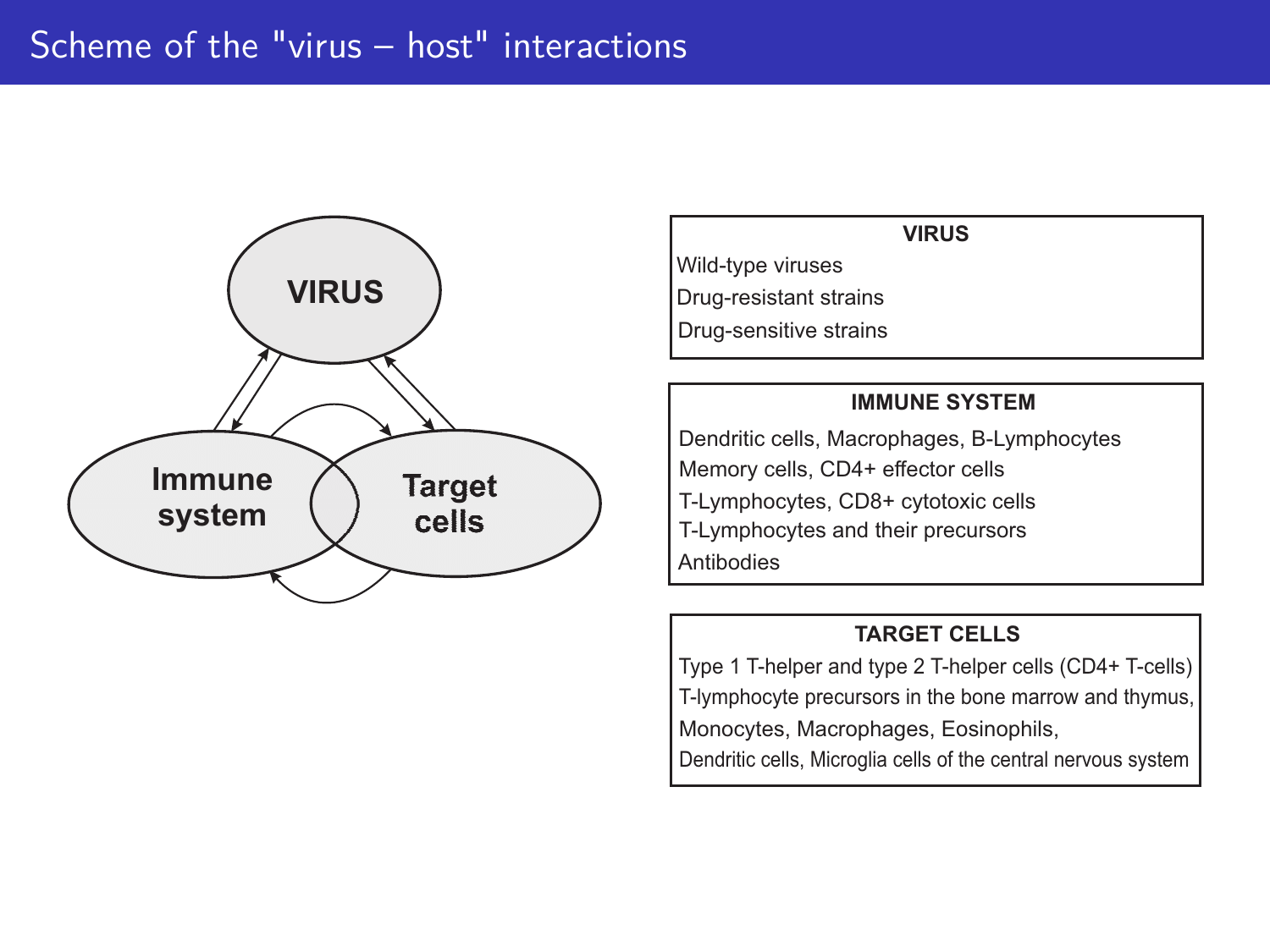| <b>Processess</b>                                 | State space                                                                                                                                    | <b>Time scale</b>                | Math models                                                                          |
|---------------------------------------------------|------------------------------------------------------------------------------------------------------------------------------------------------|----------------------------------|--------------------------------------------------------------------------------------|
| Viral evolution                                   | Wilde-type virus, mutants,<br>viral genomes                                                                                                    | Short-.<br>long-term<br>dynamics | Deterministic (ODEs,<br>Integro-DEs, hPDEs);<br>Stochastic (GA)<br>algorithms        |
| Virus-target<br>cell dynamics                     | Viral load, uninfected-<br>infected-<br>and<br>target<br>cells<br>naive, memory; productively-<br>and latently infected,<br>CD4 T cells, APCs) | Short-term<br>dynamics           | Deterministic (ODEs);<br>Stochastic (DEs)                                            |
| Immune<br>responses                               | CTLs, CD4 T cells, DCs,<br>NK cells, APCs                                                                                                      | Short-term<br>dynamics           | Deterministic (ODEs);<br>Stochastic (DEs)                                            |
| Whole infection:<br>from primary<br>phase to AIDS | Virus, CD4 T cell, CTLs,<br>B cells, macrophages                                                                                               | Long-term<br>dynamics            | Deterministic<br>(ODEs, hPDEs);<br>Stochastic<br>agent-based, hybrid)<br>models, DEs |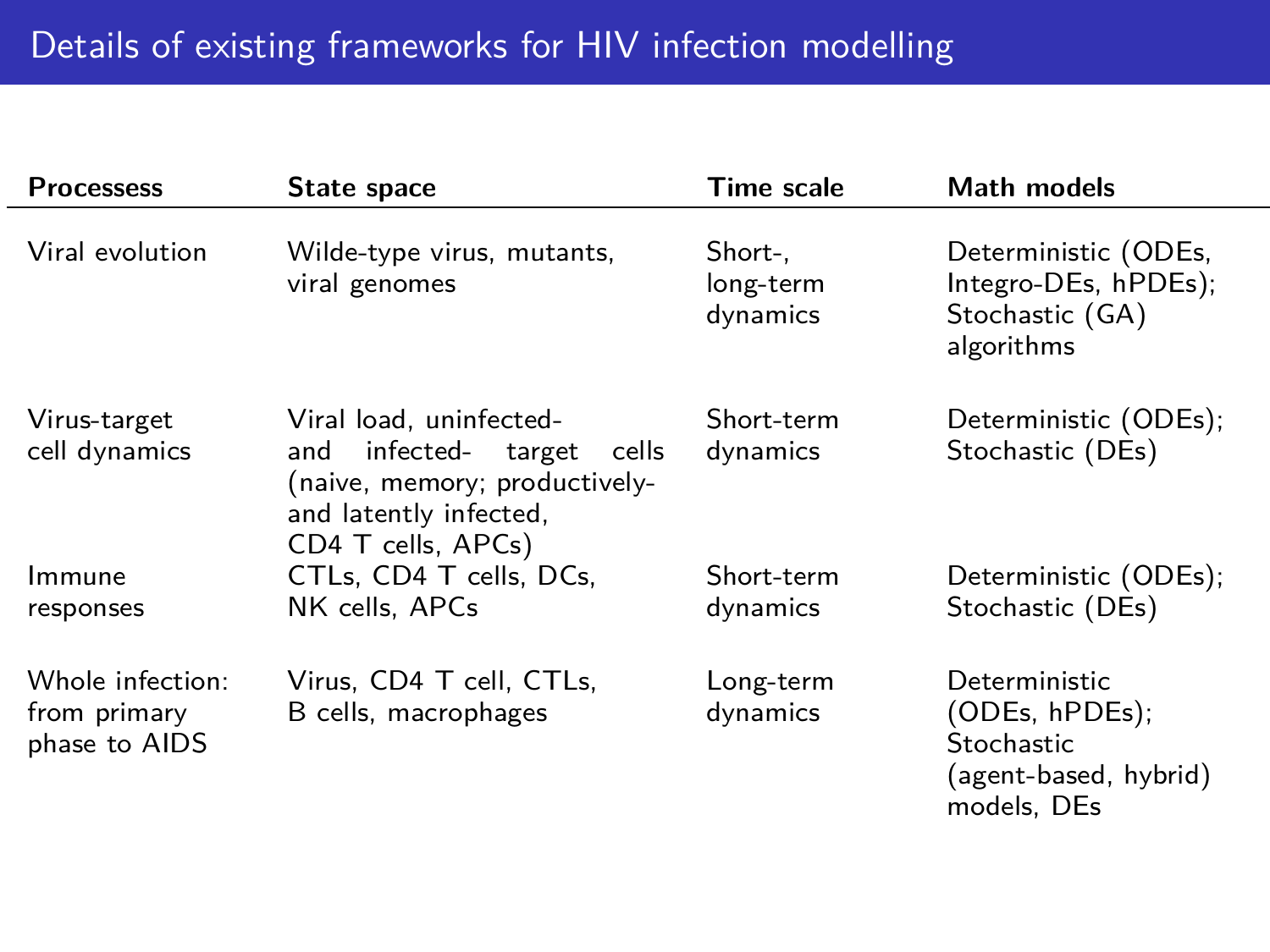The basic mathematical model of the dynamics of HIV infection includes three key cell populations: uninfected target cells, infected target cells, and free virus particles.

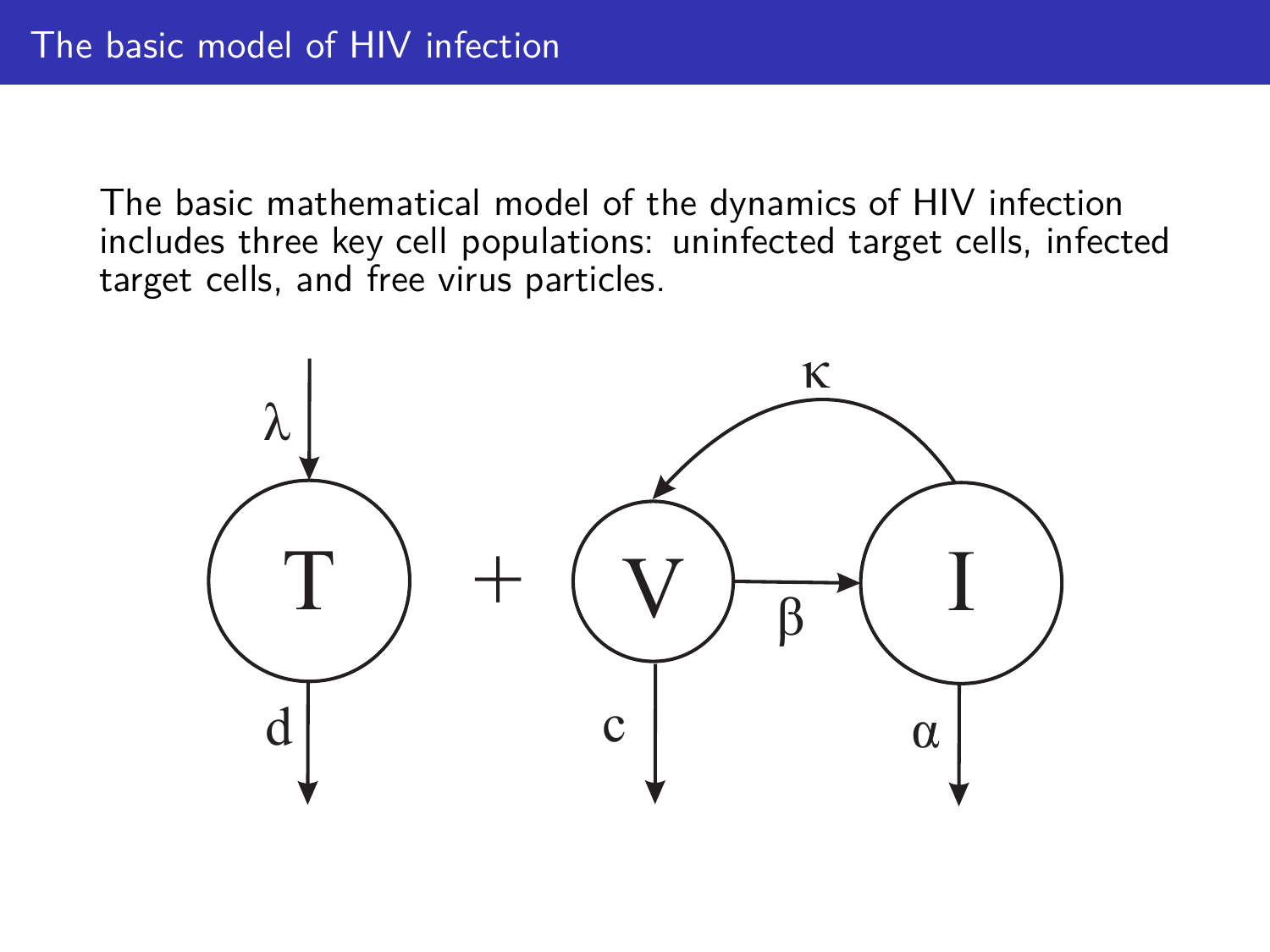#### The basic model of HIV infection

$$
\frac{d}{dt}T(t) = \lambda + dT(t) - \beta V(t)T(t)
$$
\n
$$
\frac{d}{dt}I(t) = \beta V(t)T(t) - \alpha I(t)
$$
\n
$$
\frac{d}{dt}V(t) = \kappa I(t) - cV(t)
$$

Susceptible target cells  $(T)$ , infected cells  $(I)$  and free viruses  $(V)$  with differential equations. Target cells constantly enter the system at rate *λ*. These cells die at a natural death rate d and become infected at rate *β*. Upon infection, cells move into the  $I$  class and have a potentially increased death rate *α*. Infected cells produce viruses at rate *κ*. Viruses are removed from the system at rate c.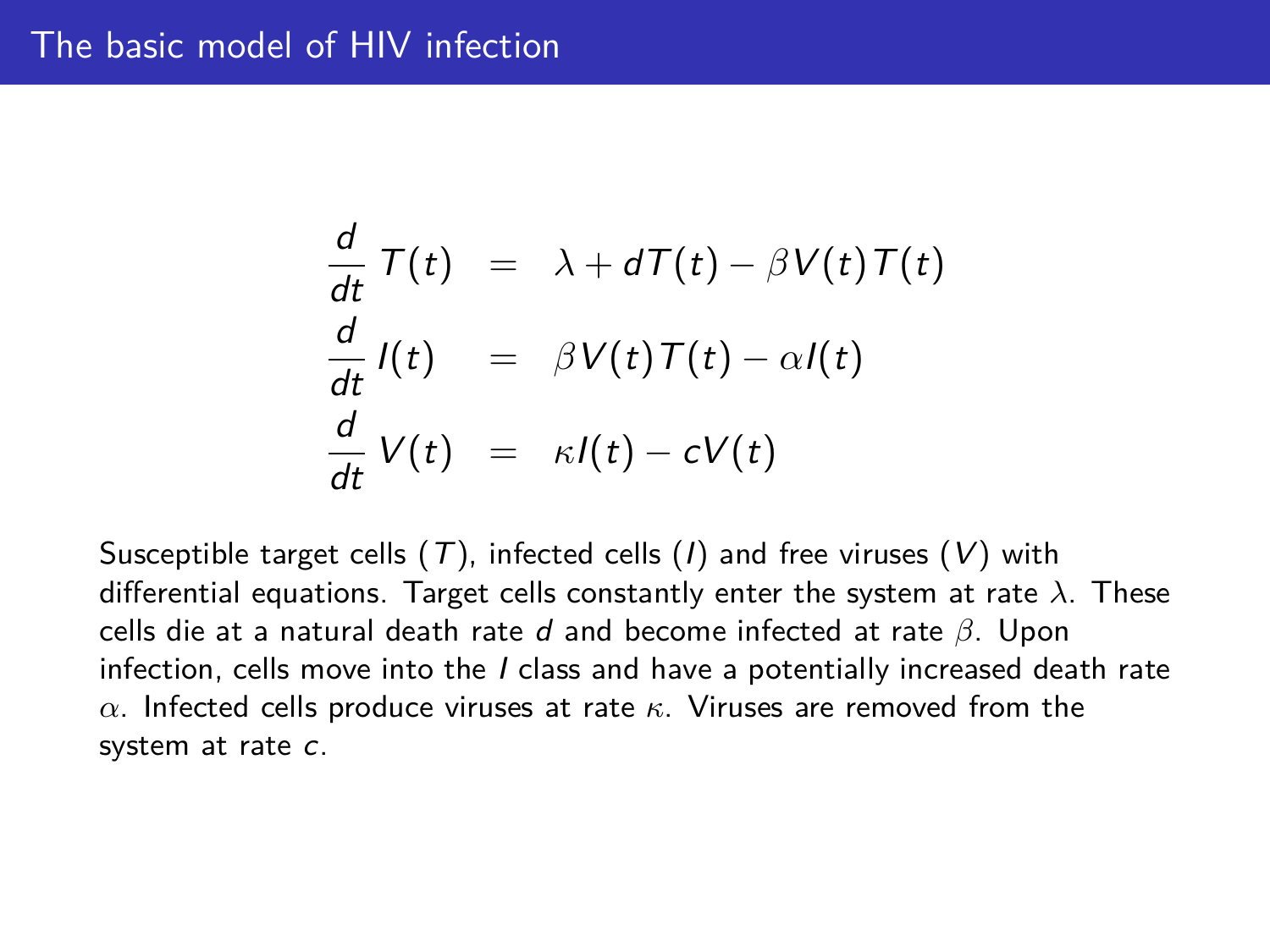This basic model allowed to obtain such important quantitative characteristics of the infectious disease as the virus replication rate and an average half-life of a virus particle, the rate of decrease of the viral load, a life span of infected T-lymphocytes and the rate of virus production by a single infected cell (basic reproduction number,  $R_0$ ).

Basic reproduction number,  $R_0$  is defined as the number of newly infected cells that arise from any one infected cell when almost all cells are uninfected.

$$
R_0 = \frac{\beta \lambda \kappa}{\alpha d c}
$$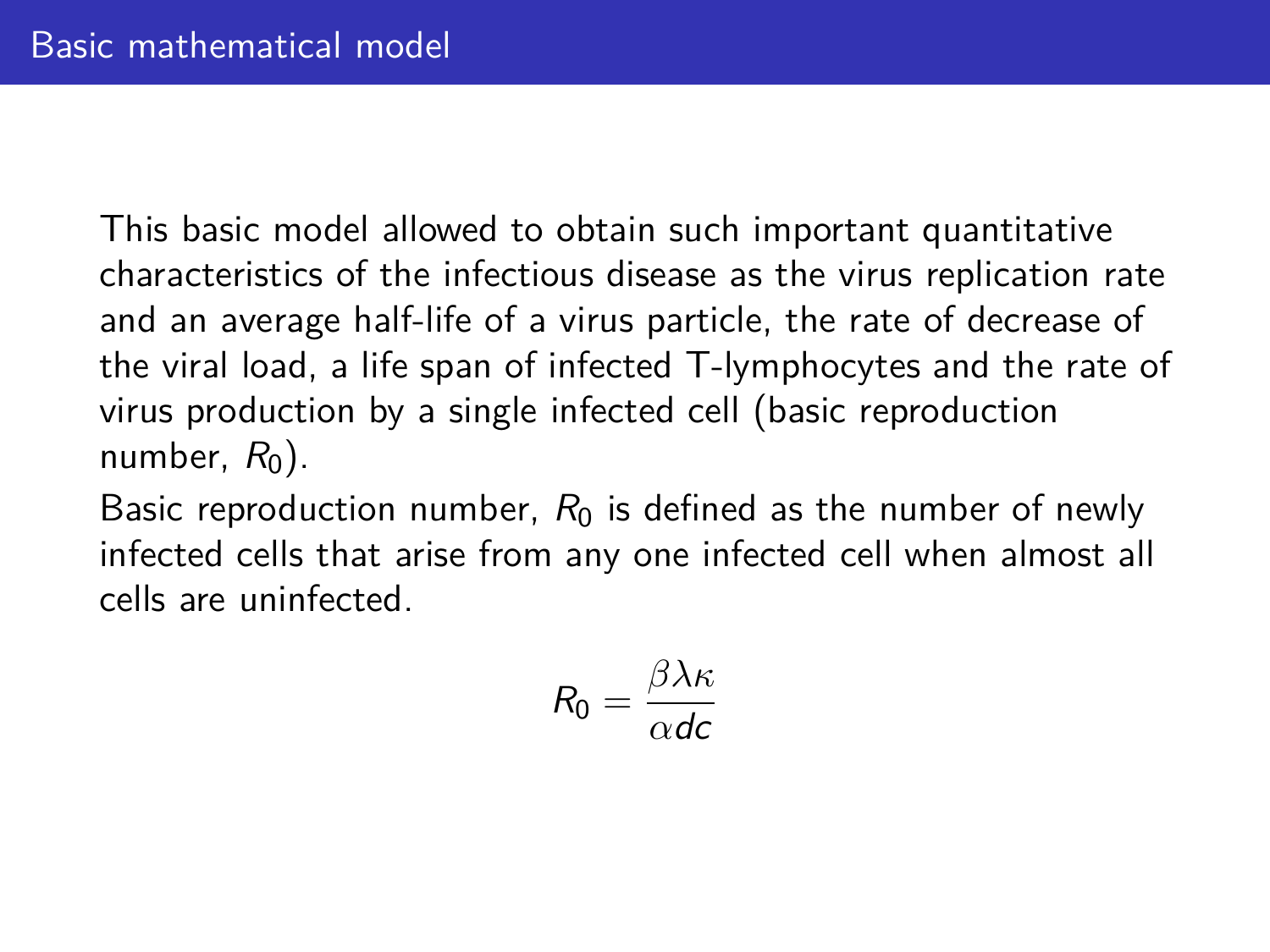The next generation of dynamic models is an extension of the base model by considering various types of cells in the immune system, types of infection (acute, latent), localization in the compartments  $(b$ lood, lymphatic system), mutated strains of the virus, etc.

$$
dT_i/dt = b_i(T_i, l_{ij}) - d_{T_i}(T_i) - \beta(T_i, V_j, l_{ij}) - S_T(l_{ij}, V_j, T_i)
$$
  
\n
$$
dl_{ij}/dt = \beta(T_i, V_j, l_{ij}) - d_{I_{ij}}(l_{ij}) - S_I(l_{ij}, V_j, T_i)
$$
  
\n
$$
dV_j/dt = \kappa(l_{ij}, V_j) - c(V_j, T_i, Y_j)
$$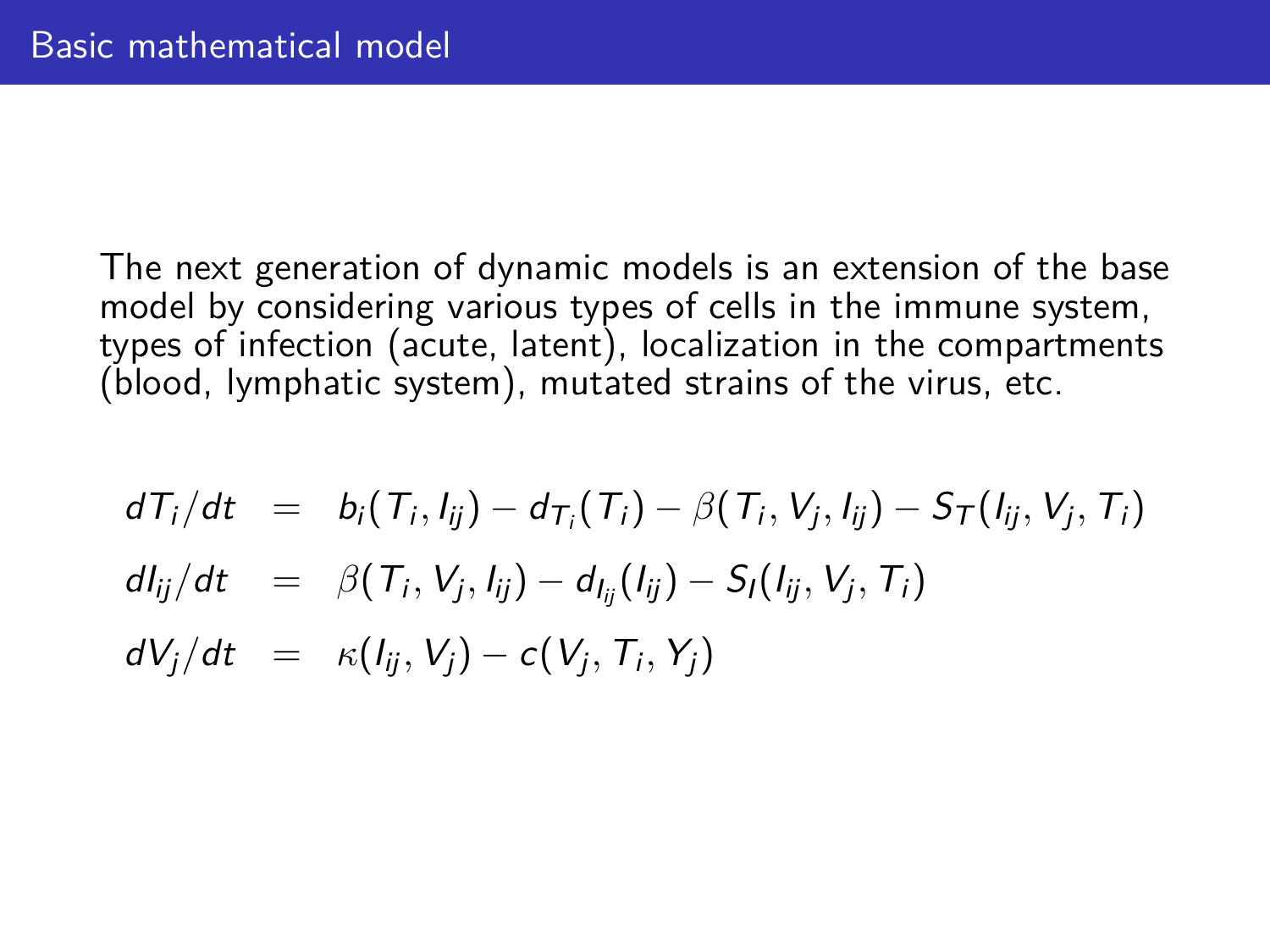### References

ĒΓ

UNAIDS. (2017). The Joint United Nations Programme on HIV and AIDS. Fact sheet July 2017 Global HIV statistics. Retrieved on January 20, 2018. http://www.unaids.org/sites/default/files/media asset/UNAIDS FactSheet en.pdf.

McGilvray, M., and Willis, N., All about Antiretrovirals: A Nurse Training Programme, "Trainer's Manual," Africaid, (2004).



O'Brien, S., Hendrickson, S. Host genomic influences on HIV/AIDS, Genome Biology 14:201, (2013).



Freedberg, K., Possas, C., Deeks, S., Ross, A., Rosettie, K., Di Mascio, M., Collins, C., Walensky, R., Yazdanpanah Y. The HIV cure research agenda: the role of mathematical modelling and cost-effectiveness analysis, Journal of Virus Eradiction, (2015).



Bocharov, G., Chereshnev, V., Gainova, I., Bazhan, S., Bachmetyev, B., Argilaguet, J., Martinez, J., Meyerhans, A. Human Immunodeficiency Virus Infection: from Biological Observations to Mechanistic Mathematical Modelling, Math. Model. Nat. Phenom., v. 7, N 5, (2012).



Covert D.J., Kirschner D. Revisiting early models of the host-pathogen interactions in HIV infection. Comm. Theor. Biol., (2000).





Alizon S., Magnus C. Modelling the course of an HIV infection: insights from ecology and evolution. Viruses, (2012).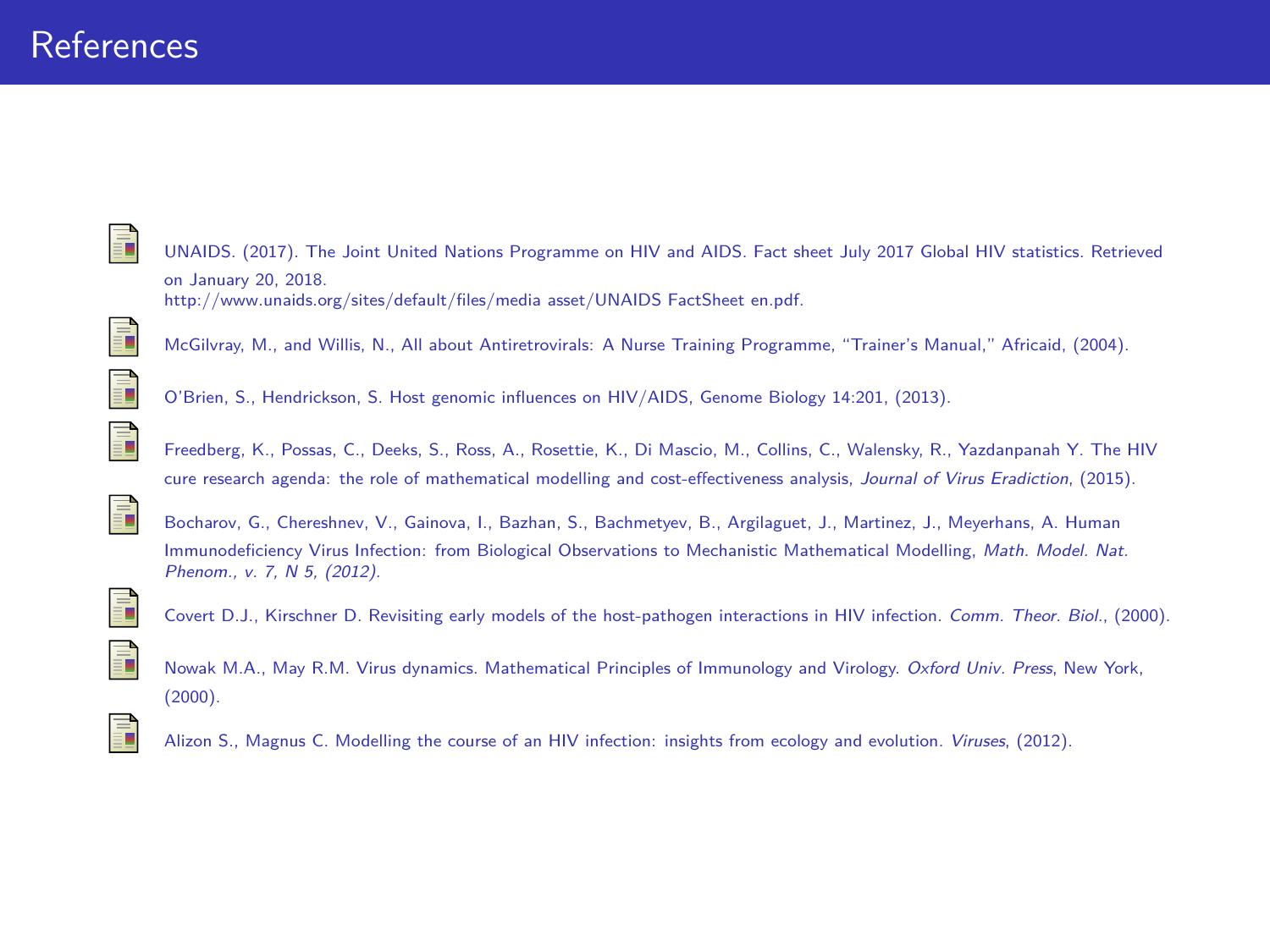#### **References**

## F

Chereshnev, V., Bocharov, G., Bazhan, S., Bachmetyev, B., Gainova, I., Likhoshvai, V., Argilaguet, J., Martinez, J., Rump, J., Mothe, B., Brander, C., Meyerhans, A. Pathogenesis and Treatment of HIV Infection: The Cellular, the Immune System and the Neuroendocrine Systems Perspective, International Reviews of Immunology, v. 32, N 3, (2013). http://informahealthcare.com/doi/abs/10.3109/08830185.2013.779375

#### ā

Likhoshvai, V., Khlebodarova, T., Bazhan, S., Gainova, I., Chereshnev, V., Bocharov, G. Mathematical model of the Tat-rev regulation of HIV-1 replication in an activated cell predicts the existence of oscillatory dynamics in the synthesis of viral components, BMC Medical Genomics, BMC Genomics (2014), 15(Suppl 12): S1 doi:10.1186/1471-2164-15-S12-S1 http://www.biomedcentral.com/content/pdf/1471-2164-15-S12-S1.pdf



Beilina, L., Gainova, I. Time-adaptive FEM for distributed parameter identification in mathematical model of HIV infection with drug therapy // Inverse Problems and Applications. Springer Proceedings, Mathematics & Statistics. (2015). doi 10.1007/978-3-319-12499-58

F.

Gainova, I., Bazhan, S., Likhoshvai, V., Chereshnev, V., Bocharov, G. Possibilities of mathematical modeling for HIV-1 infection research, Russian Journal of Immunology, v. 9(18), N 4, (2015).

#### F

Chereshnev, V., Bocharov, G., Kim, A., Bazhan, S., Gainova, I., Krasovskii, A., Shmagel, N., Ivanov, A., Safronov, M., Tretyakova, R. Introduction to modeling and control of HIV infection dynamics // Moscow – Izhevsk: Institute for Computer Research, 2016. — 236 pp. ISBN 978-5-4344-0397-9 (Book, in Russian)